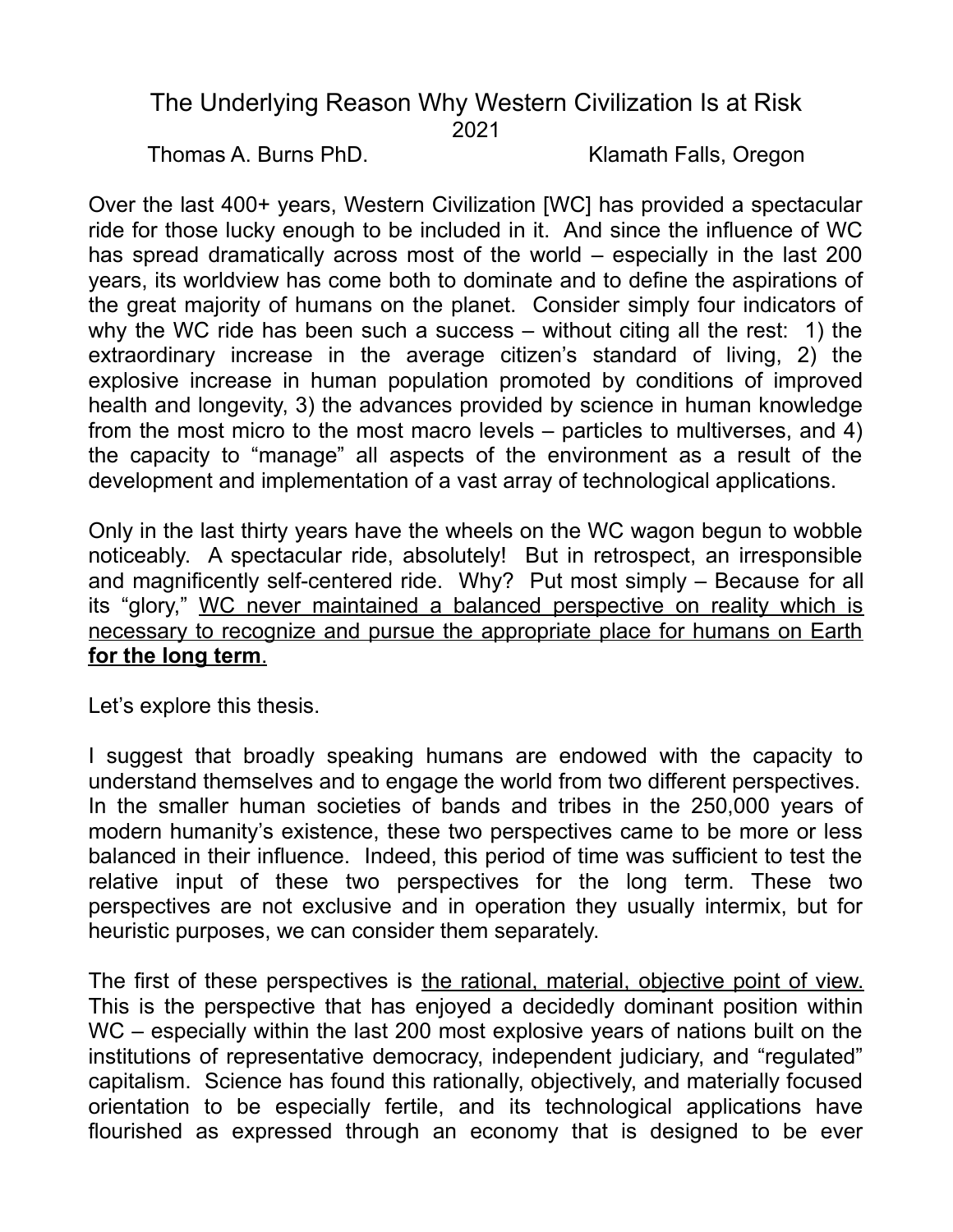expanding as it is ever more demanding of natural resources. In WC, reason is held to be the more or less exclusive basis for assessment and decision making in nearly all areas of life, and reality is defined in terms of its material components and their systematic relationships. Humans exist as separate individuals and relate to one another in terms of their self interests and in accordance with the societal dictates of what constitutes appropriate behavior in the social and environmental domains. Many citizens in modern WC consciously recognize no other perspective, though they will be at least unconsciously employing the following one to least some extent!

The second perspective is the intuitive, subjective, unification point of view. This perspective relies on the human intuitive faculty of mind and conceives all of reality as infused with a sacred or spiritual principle. It recognizes the underlying and fundamental connection of all "things" to the point where all of the components of nature/reality share in a common or universal identity. When the self and the rest of reality is **conceived** as One, the result is referred to as the unification perspective. When the self and the rest of reality is experienced as One, the result is referred to as the unification experience. Importantly, both this form of conceptualization and experience are expected to be incorporated at the primary or "gut level," and realizing this condition is a key goal of most initiation rituals [e.g. vision quest] in the bands and tribes that prevailed for 96% of human history. Once in place, unification awareness produces the understanding of the self as connected to, part of, and belonging to all other aspects of the natural world – from rocks, to trees, to bears, to hawks, to humans. And the follow-on consequence is the commitment to respect all others because they are you and you are them. Human ethics and environmental ethics are not merely social dictates as is the case in the rational, material, objective perspective. They follow directly from an understanding of the fundamental unified state of all existence.

Of course, humans have always utilized their rational capabilities to plan, prepare, and execute the social and technical activities necessary to supply their needs. But for most of human history, humans balanced satisfying these supply needs with the restraint that arises from an active, rooted, and responsible unification perspective. The rise of complex societies in the last 5-10,000 years saw the sacred or spiritual principle transformed into elaborate religions with extensive mythologies, rituals, and priesthoods. The result was that the core unification principle was often virtually buried – opening the way for the rational, material perspective to assume dominance, especially when religions lost their strangle hold with the rise of modern WC.